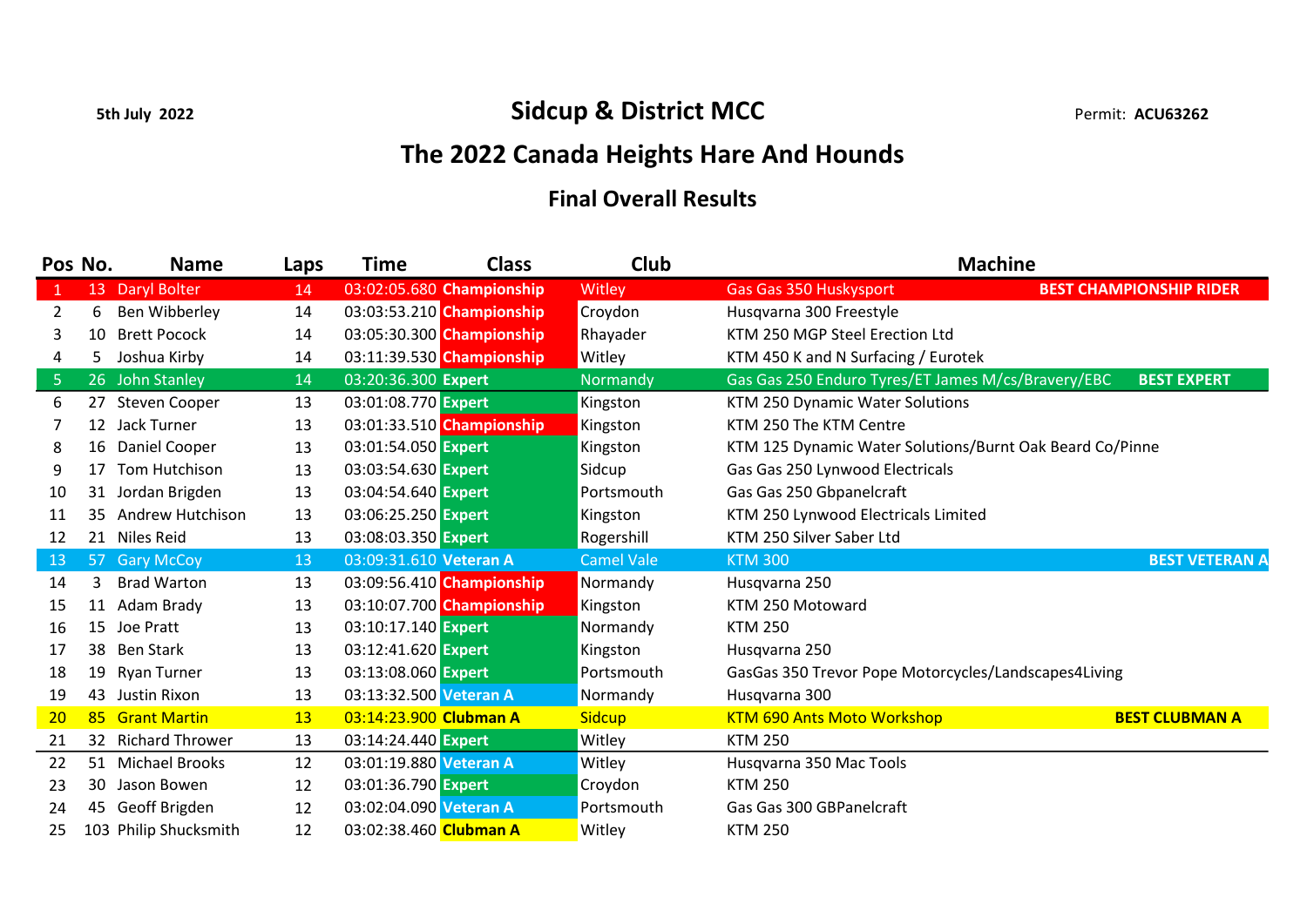| 26 |              | 29 Ryan Letts          | 12 | 03:02:56.550 Expert    |                           | Normandy     | Husqvarna 300                                |                       |
|----|--------------|------------------------|----|------------------------|---------------------------|--------------|----------------------------------------------|-----------------------|
| 27 |              | 28 Adam Mussell        | 12 | 03:03:14.680 Expert    |                           | Normandy     | KTM 450 Teamsnapper / Woods Butchers         |                       |
| 28 |              | 71 Stuart Williams     | 12 | 03:03:41.070 Clubman A |                           | W of England | <b>KTM 250</b>                               |                       |
| 29 |              | 63 Alex Davies         | 12 | 03:03:49.610 Clubman A |                           | Carshalton   | Husqvarna 250 awdcaravanservicing            |                       |
| 30 |              | 68 Reuben Bailey       | 12 | 03:04:37.570 Clubman A |                           | Sidcup       | KTM 300 Race Pace Suspension                 |                       |
| 31 |              | 92 George Newton       | 12 | 03:05:50.660 Clubman A |                           | Portsmouth   | Husqvarna 300                                |                       |
| 32 |              | 74 Gus Oblein          | 12 | 03:05:55.260 Clubman A |                           | Kingston     | Sherco 300                                   |                       |
| 33 |              | 94 George Beakhouse    | 12 | 03:06:20.380 Clubman A |                           | Croydon      | Sherco 250                                   |                       |
| 34 |              | 55 Christopher Stanger | 12 | 03:06:28.270 Veteran A |                           | Croydon      | Beta 200 Staingerglass.com                   |                       |
| 35 |              | 93 Myles Mulligan      | 12 | 03:06:29.740 Clubman A |                           | Normandy     | <b>KTM 300</b>                               |                       |
| 36 |              | 62 Daniel Sibbick      | 12 | 03:06:31.740 Clubman A |                           | Normandy     | Beta 350 DTS Carpentry & Joinery             |                       |
| 37 |              | 99 Christopher Standen | 12 | 03:06:43.450 Clubman A |                           | Kingston     | <b>KTM 250</b>                               |                       |
| 38 |              | 49 Darren Osborne      | 12 | 03:06:53.650 Veteran A |                           | Croydon      | Yamaha 250                                   |                       |
| 39 |              | 52 Graham Reid         | 12 | 03:07:12.920 Veteran A |                           | Rogershill   | Husqvarna 250                                |                       |
| 40 |              | 47 Joe Beard           | 12 | 03:07:25.020 Veteran A |                           | Croydon      | Yamaha 125 Teamsnapper                       |                       |
| 41 |              | 37 Euan Coulter        | 12 | 03:07:54.680 Expert    |                           | Normandy     | Yamaha 250 Team Coulter Racing               |                       |
| 42 |              | 155 Lee Boulden        | 12 | 03:07:54.950 Veteran B |                           | Normandy     | <b>KTM 350</b>                               | <b>BEST VETERAN B</b> |
| 43 |              | 42 Darren Lee          | 12 | 03:08:00.690 Veteran A |                           | Croydon      | KTM 300 SMD Off Road / Teamsnapper           |                       |
| 44 |              | 20 Ben Grice           | 12 | 03:08:02.320 Expert    |                           | Lowestoft    | Gas Gas 350                                  |                       |
| 45 | $\mathbf{1}$ | <b>Alfie Coles</b>     | 12 |                        | 03:08:04.480 Championship | Rogershill   | Husqavana 250 Huskysport/Tough Plant Hire    |                       |
| 46 |              | 66 William Wilson      | 12 | 03:08:41.980 Clubman A |                           | Witley       | Husqvarna 350 Wilson Investment Holdings Ltd |                       |
| 47 |              | 60 Andrew Rolstone     | 12 | 03:09:05.730 Clubman A |                           | Kingston     | Husqvarna 250                                |                       |
| 48 |              | 101 Ben Alldred        | 12 | 03:09:24.510 Clubman A |                           | Witley       | KTM 350 Alldred Construction Ltd             |                       |
| 49 |              | 65 Matthew Lawrence    | 12 | 03:09:45.110 Clubman A |                           | Witley       | <b>KTM 250</b>                               |                       |
| 50 |              | 56 Ian Mitchell        | 12 | 03:10:24.650 Veteran A |                           | Croydon      | <b>KTM 250</b>                               |                       |
| 51 |              | 25 Ben Harding         | 12 | 03:11:03.680 Expert    |                           | Kingston     | KTM 350 Motoward                             |                       |
| 52 |              | 53 Robin Scarry        | 12 | 03:11:09.720 Veteran A |                           | Kingston     | KTM 300 Team Sketchy                         |                       |
| 53 |              | 69 Thomas Parker       | 12 | 03:11:23.580 Clubman A |                           | Sudbury      | Husqvarna 250                                |                       |
| 54 |              | 36 Jack Grice          | 12 | 03:11:34.370 Expert    |                           | Lowestoft    | Gas Gas 250                                  |                       |
| 55 |              | 41 Stephen Prior       | 12 | 03:11:45.730 Veteran A |                           | Sudbury      | KTM 450 S.A. Prior Builders                  |                       |
| 56 |              | 23 Aston Day           | 12 | 03:13:10.970 Expert    |                           | Sidcup       | <b>KTM 300</b>                               |                       |
| 57 |              | 86 Nicholas Carr       | 12 | 03:13:27.160 Clubman A |                           | Croydon      | Husqvarna 300                                |                       |
| 58 |              | 156 Paul Sanders       | 12 | 03:13:57.280 Veteran B |                           | Kingston     | <b>KTM 350</b>                               |                       |
| 59 |              | 168 Chris Welch        | 12 | 03:30:05.310 Veteran B |                           | Portsmouth   | Sherco 300 CWE Sherco                        |                       |
| 60 |              | 126 James Cross        | 11 | 02:59:22.590 Clubman B |                           | Kingston     | <b>KTM 250</b>                               | <b>BEST CLUBMAN B</b> |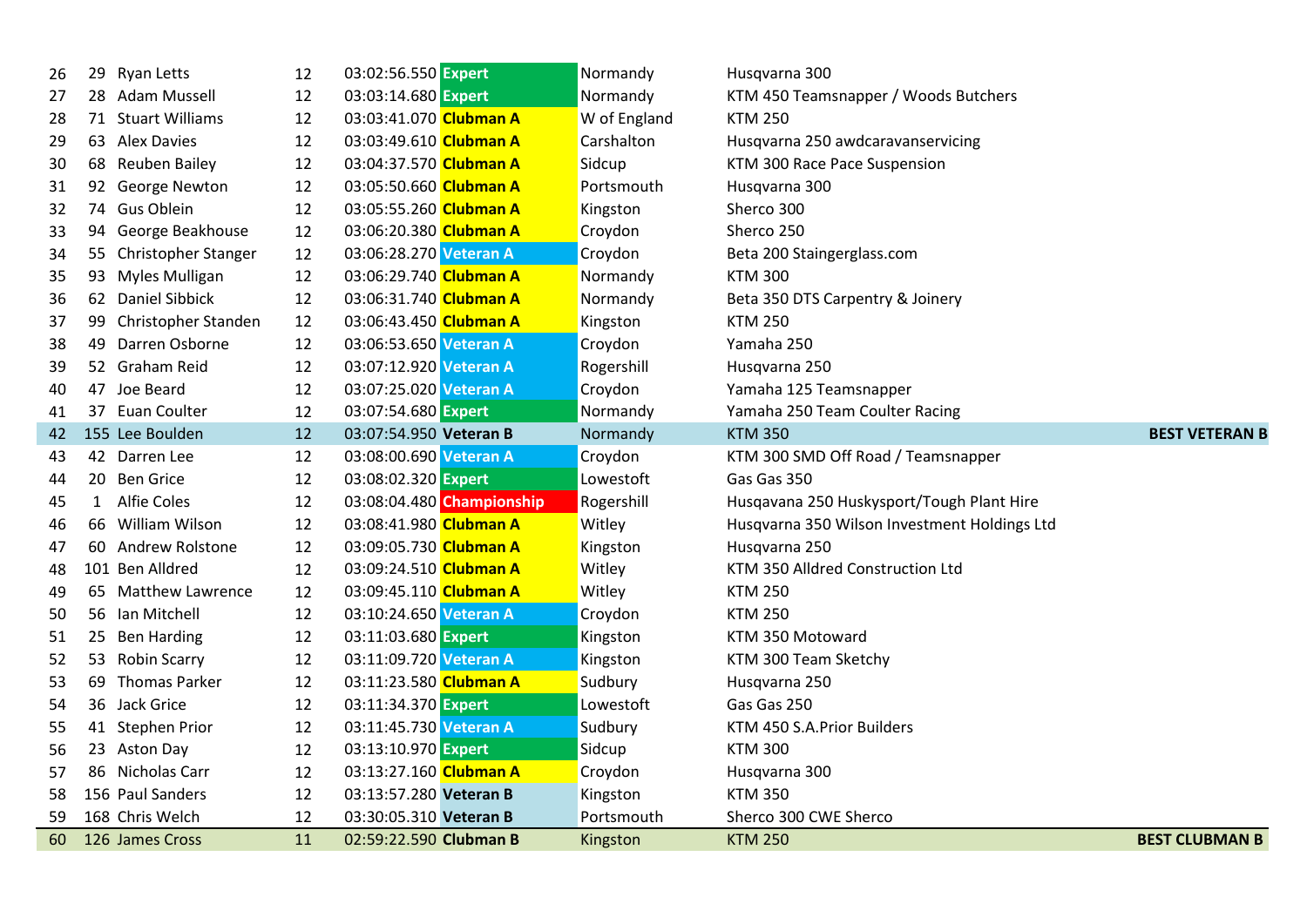| 61 | <b>Steve Vass</b><br>9       | 11 | 03:00:04.580 Championship | Normandy   | Kawasaki 450 Holeshot Motocross /Kenda/Ammo Pro/Trak Ind |                       |
|----|------------------------------|----|---------------------------|------------|----------------------------------------------------------|-----------------------|
| 62 | 72 Ben Wynn-Jones            | 11 | 03:00:17.800 Clubman A    | Normandy   | Husqvarna 300                                            |                       |
| 63 | 143 Alex Little              | 11 | 03:00:51.630 Clubman B    | Sidcup     | Husqvarna 300 JM Racing                                  |                       |
| 64 | 824 Jamie Peskett            | 11 | 03:01:45.270 Clubman A    | Witley     | <b>KTM 250</b>                                           |                       |
| 65 | 178 Clifford Barnett         | 11 | 03:01:57.280 Veteran B    | Sidcup     | Husaberg 390                                             |                       |
| 66 | 172 Colin Cowley             | 11 | 03:02:37.100 Veteran B    | Kingston   | <b>KTM 250</b>                                           |                       |
| 67 | 113 Taite Elsey              | 11 | 03:02:49.300 Clubman B    | Kingston   | KTM 200 Landmark                                         |                       |
| 68 | 107 Steven Bird              | 11 | 03:02:59.300 Evo          | Witley     | Kawasaki 200 Teamsnapper / Endurotyres                   | <b>BEST EVO</b>       |
| 69 | 98 Lewis Dorling             | 11 | 03:04:08.070 Clubman A    | Sidcup     | Yamaha 450 Spray Effex/LJD Motortech                     |                       |
| 70 | 117 Adam Morley              | 11 | 03:05:55.080 Clubman B    | Croydon    | <b>KTM 250</b>                                           |                       |
| 71 | 59 Craig Chawner             | 11 | 03:06:03.350 Clubman A    | Croydon    | KTM 300 Chawner Plastering                               |                       |
| 72 | 159 Philip Davies            | 11 | 03:06:19.690 Veteran B    | Normandy   | Husqvarna 300                                            |                       |
| 73 | 171 John Barnett             | 11 | 03:06:23.670 Veteran B    | Witley     | Sherco 300                                               |                       |
| 74 | 90 Carl Lillywhite           | 11 | 03:06:52.320 Clubman A    | Bognor     | Gas Gas 300                                              |                       |
| 75 | 67 Joshua Osborne            | 11 | 03:06:56.810 Clubman A    | Croydon    | Yamaha 125                                               |                       |
| 76 | 133 Russell Kenward          | 11 | 03:07:01.100 Clubman B    | Normandy   | <b>KTM 150</b>                                           |                       |
| 77 | 177 Stephen Scott            | 11 | 03:07:06.910 Veteran B    | Carshalton | <b>KTM 250</b>                                           |                       |
| 78 | 142 Martin Wood              | 11 | 03:07:41.180 Clubman B    | Kingston   | Kawasaki 250                                             |                       |
| 79 | 73 Adam Saunders             | 11 | 03:08:41.220 Clubman A    | Woodbridge | <b>KTM 350</b>                                           |                       |
| 80 | <b>Robert Anderson</b><br>77 | 11 | 03:08:58.250 Clubman A    | Croydon    | Sherco 300                                               |                       |
| 81 | 89<br>Dale Becker            | 11 | 03:09:50.710 Clubman A    | Maesteg    | <b>KTM 300</b>                                           |                       |
| 82 | 139 Mike Bushell             | 11 | 03:09:56.120 Clubman B    | Sidcup     | Sherco 300                                               |                       |
| 83 | 222 George Thompson          | 11 | 03:10:09.620 Sportsman    | Witley     | Yamaha 250 Total Mobile Mechanics                        | <b>BEST SPORTSMAN</b> |
| 84 | 8 Tate Scarry                | 11 | 03:11:30.240 Championship | Kingston   | Yamaha 250 Motoward                                      |                       |
| 85 | 225 Tom Hubbard              | 11 | 03:11:44.130 Sportsman    | Sidcup     | Rieju 300                                                |                       |
| 86 | 145 Charlie Peacock          | 11 | 03:11:57.520 Clubman B    | Normandy   | Beta 300                                                 |                       |
| 87 | 114 Tyrone Spencer           | 11 | 03:12:19.340 Clubman B    | Kingston   | <b>TM 250</b>                                            |                       |
| 88 | 148 Robert Wilson            | 11 | 03:12:40.340 Clubman B    | Witley     | Husqvarna 300                                            |                       |
| 89 | 87 Neil Monaghan             | 11 | 03:12:59.070 Clubman A    | Normandy   | Husqvarna 450                                            |                       |
| 90 | 136 James Stevens            | 11 | 03:13:03.600 Clubman B    | Croydon    | <b>KTM 300</b>                                           |                       |
| 91 | 125 David Owen               | 11 | 03:13:06.400 Clubman B    | Portsmouth | KTM 250 Owen Electrical Solutions Ltd                    |                       |
| 92 | 138 Richard Morgan           | 11 | 03:13:07.710 Clubman B    | Croydon    | KTM 250 Morgans Tool                                     |                       |
| 93 | 213 Lee Williams             | 11 | 03:13:24.600 Sportsman    | Sidcup     | Rieju 300                                                |                       |
| 94 | 146 Shaun Ash                | 11 | 03:14:02.280 Clubman B    | Portsmouth | <b>KTM 300</b>                                           |                       |
| 95 | 127 Michael Benwell          | 11 | 03:14:58.160 Clubman B    | Witley     | <b>KTM 350</b>                                           |                       |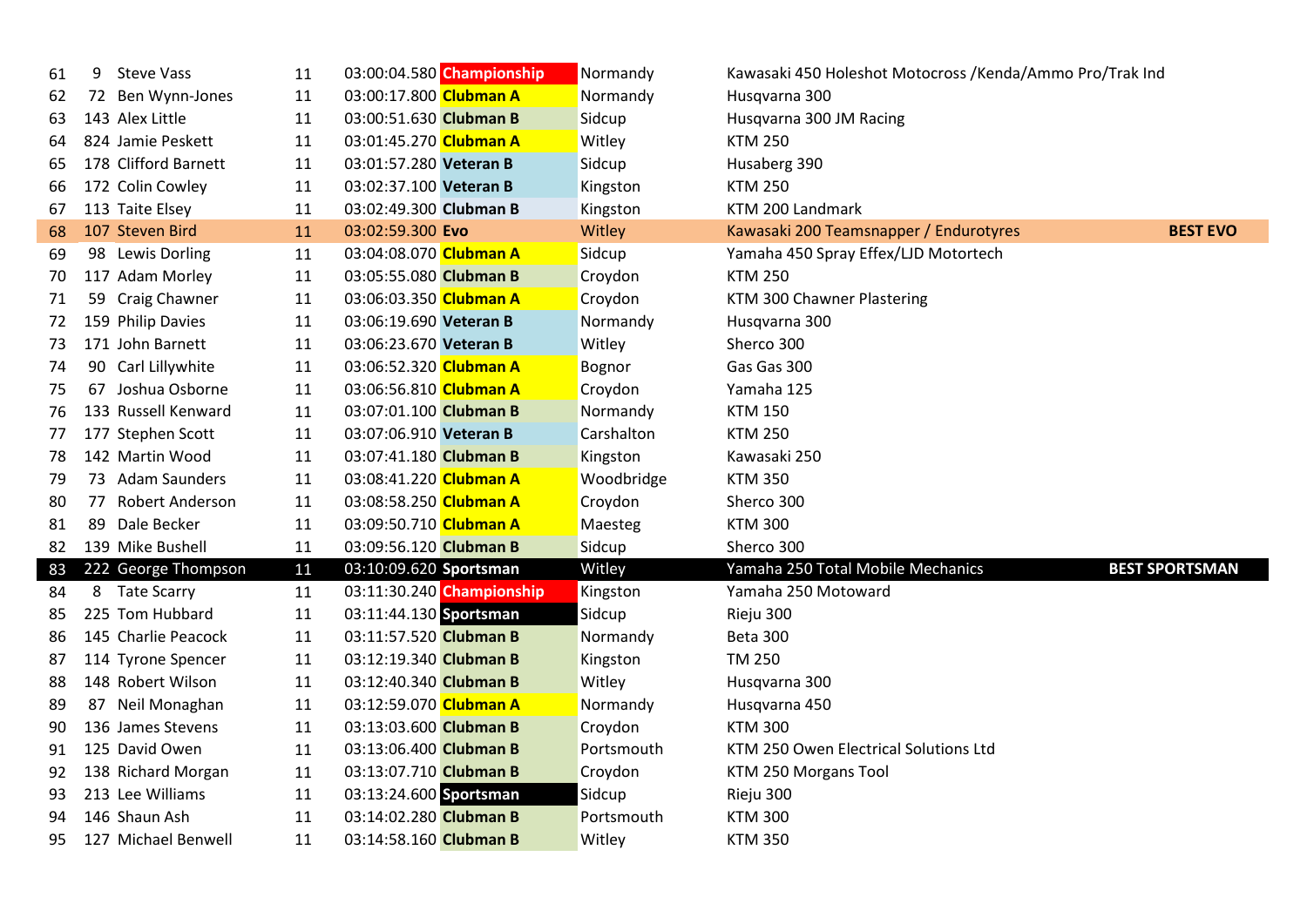| 96  | 116 Scott Booker       | 11 | 03:15:36.430 Clubman B | Sidcup             | Honda 125 Back2New Home Improvements / Mptoloko / AVB Truck |
|-----|------------------------|----|------------------------|--------------------|-------------------------------------------------------------|
| 97  | 128 Tom Waddell        | 11 | 03:15:38.230 Clubman B | Portsmouth         | Husqvarna 250                                               |
| 98  | 215 Terry Day          | 11 | 03:15:48.370 Sportsman | <b>ACU Limited</b> | Honda 250                                                   |
| 99  | 164 Matthew Hubbard    | 11 | 03:17:01.710 Veteran B | Croydon            | KTM 300 www.halcyonbooks.co.uk                              |
| 100 | 223 Spencer Lever      | 11 | 03:21:17.010 Sportsman | Witley             | Yamaha 250                                                  |
| 101 | 81 Frazer Lawrence     | 10 | 03:00:16.100 Clubman A | Sudbury            | Husqvarna 250 dr374                                         |
| 102 | 131 Owen Haswell       | 10 | 03:00:36.170 Clubman B | Carshalton         | Yamaha 125 Motoward                                         |
| 103 | 163 Christopher Day    | 10 | 03:02:14.850 Veteran B | Sidcup             | <b>KTM 250</b>                                              |
| 104 | 96 Justin Nel          | 10 | 03:02:15.940 Clubman A | Portsmouth         | Sherco 300                                                  |
| 105 | 170 Simon Brown        | 10 | 03:02:33.650 Veteran B | Normandy           | Husqvarna 150 Woods Butchers                                |
| 106 | 187 Jonathan Casey     | 10 | 03:03:26.130 Veteran B | Normandy           | Husqvarna 250                                               |
| 107 | 123 Gareth Smith       | 10 | 03:04:28.110 Clubman B | Kingston           | Gas Gas 350                                                 |
| 108 | 218 Mark Prior         | 10 | 03:04:43.600 Sportsman | Sidcup Day         | Husqvarna 250                                               |
| 109 | 175 Keith Workman      | 10 | 03:05:05.130 Veteran B | Normandy           | <b>KTM 250</b>                                              |
|     | 110 150 Morgan McKenna | 10 | 03:05:43.270 Clubman B | Witley             | <b>KTM 200</b>                                              |
|     | 111 137 Harry Hughson  | 10 | 03:05:54.420 Clubman B | Portsmouth         | <b>KTM 300</b>                                              |
| 112 | 134 Michael Instone    | 10 | 03:08:10.730 Clubman B | Croydon            | <b>KTM 250</b>                                              |
|     | 113 174 Matt Taylor    | 10 | 03:08:40.010 Veteran B | Sidcup             | Husqvarna 250 KL Property Lawyers                           |
| 114 | 147 Clive Osborne      | 10 | 03:08:52.890 Clubman B | Sudbury            | <b>KTM 250</b>                                              |
| 115 | 112 David Castle       | 10 | 03:09:40.640 Clubman B | Sidcup             | <b>KTM 350</b>                                              |
| 116 | 135 Paul Burnett       | 10 | 03:12:55.810 Clubman B | Witley             | Husqvarna 150 Hunt Forest Group                             |
| 117 | 141 Jack Pattison      | 10 | 03:13:57.020 Clubman B | Witley             | Husqvarna 250                                               |
| 118 | 208 Luke White         | 10 | 03:14:36.400 Sportsman | Sidcup             | Sherco 250 J Beavan Carpentry                               |
| 119 | 220 Darren Newton      | 10 | 03:15:36.490 Sportsman | Portsmouth         | <b>Beta 293</b>                                             |
|     | 120 221 Alex Prior     | 10 | 03:15:44.010 Sportsman | Siacup Day         | Husqvarna 150                                               |
| 121 | 75 Jacqueline Fletcher | 10 | 03:17:17.670 Clubman A | Croydon            | Beta 200                                                    |
| 122 | 151 Dean Fletcher      | 9  | 02:54:45.340 Clubman B | Sidcup             | Yamaha 250 Fletcher Plumbing Services                       |
| 123 | 48 Michael Buttle      | 9  | 03:00:08.460 Veteran A | Normandy           | Husqvarna 450                                               |
| 124 | 132 Max Rose           | 9  | 03:00:41.790 Clubman B | Croydon            | Yamaha 250                                                  |
| 125 | 119 Kieran Cullen      | 9  | 03:01:26.120 Clubman B | Sidcup             | Suzuki 450                                                  |
| 126 | 84 Sam Cheesman        | 9  | 03:01:31.710 Clubman B | Sidcup             | Honda 125                                                   |
| 127 | 44 Manuel Bernardez    | 9  | 03:01:32.210 Evo       | Carshalton         | Maico GME 490 tidytiming.com                                |
| 128 | 118 Carl Lawrence      | 9  | 03:02:53.560 Clubman B | Sudbury            | Husqvarna 250                                               |
| 129 | 166 Andrew Greenwood   | 9  | 03:02:56.130 Veteran B | Normandy           | Husqvarna 300                                               |
| 130 | 169 Iain Johnston      | 9  | 03:03:20.840 Veteran B | Normandy           | KTM 200 Ancaster                                            |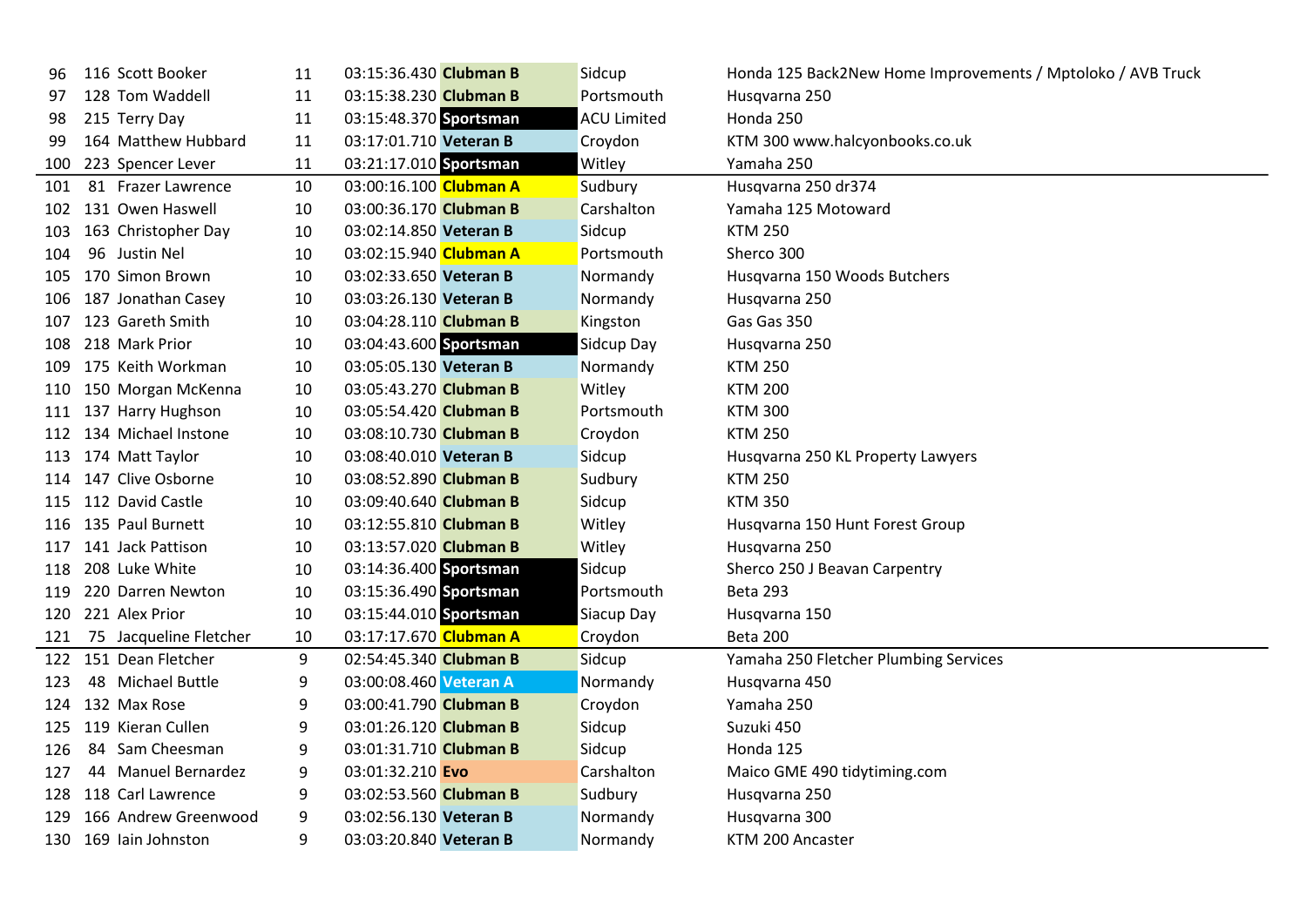| 131  | 176 Micheal Lewis      | 9              | 03:03:46.940 Veteran B | Normandy           | Husqvarna 450                            |
|------|------------------------|----------------|------------------------|--------------------|------------------------------------------|
| 132  | 149 Ian Nicholls       | 9              | 03:06:02.410 Clubman B | Portsmouth         | <b>KTM 350</b>                           |
| 133. | 181 Chris Puxted       | 9              | 03:06:19.580 Veteran B | Sidcup             | Husqvarna 300                            |
| 134  | 179 Andrew Birse       | 9              | 03:08:40.690 Veteran B | Carshalton         | <b>KTM 125</b>                           |
| 135  | 102 Jack Cox           | 9              | 03:09:14.320 Clubman A | Normandy           | Yamaha 250                               |
| 136  | 161 Kevin Bailey       | 9              | 03:09:26.680 Veteran B | Croydon            | <b>KTM 300</b>                           |
| 137  | 224 Nick Wharton       | 9              | 03:16:53.540 Sportsman | <b>ACU Limited</b> | Yamaha 125                               |
| 138  | 124 Kieran Wood        | 9              | 03:18:56.240 Clubman B | Normandy           | <b>KTM 250</b>                           |
| 139  | 76 Justin Fletcher     | 8              | 03:00:31.410 Clubman A | Croydon            | Husqvarna 300                            |
| 140  | 173 Barry Spencer      | 8              | 03:00:41.230 Veteran B | Kingston           | TM 144                                   |
| 141  | 158 Mark Robson        | 8              | 03:01:19.390 Veteran B | <b>ACU Limited</b> | Husqvarna 300                            |
| 142  | 140 Scott Robinson     | 8              | 03:01:26.800 Clubman B | Sidcup Day         | <b>KTM 300</b>                           |
| 143  | 200 James Clements     | 8              | 03:02:10.520 Sportsman | Sidcup             | Husqvarna 250                            |
| 144  | 165 Trevor Pike        | 8              | 03:06:27.620 Veteran B | Sidcup             | Husqvarna 250                            |
| 145  | 204 Thomas Bartrum     | 8              | 03:08:24.500 Sportsman | Portsmouth         | Gas Gas 250 Vantage Engineering          |
| 146  | 206 David Hines        | 8              | 03:08:34.460 Sportsman | Sidcup             | <b>KTM 300</b>                           |
| 147  | 54 Andrew Smith        | 8              | 03:08:34.710 Veteran A | Sidcup             | Husqvarna 298                            |
| 148  | 115 George Cockett     | 8              | 03:09:20.890 Clubman B | Witley             | <b>KTM 250</b>                           |
| 149  | 216 Daniel Rayner      | 8              | 03:09:36.880 Sportsman | Sidcup             | <b>KTM 350</b>                           |
| 150  | 162 Timothy Tubb       | 8              | 03:10:46.940 Veteran B | Witley             | KTM 249 S Devine C.E. Ltd                |
| 151  | 108 Colin Fox          | 8              | 03:13:03.350 Evo       | Croydon            | KTM 250 Teamsnapper / Motorite           |
| 152  | 210 John Coyne         | 8              | 03:13:32.580 Sportsman | Kingston           | KTM 250 No Hair Racing                   |
| 153  | 212 Richard Sweet      | 8              | 03:16:32.670 Sportsman | Sidcup             | Husqvarna 150                            |
| 154  | 202 William Botton     | 8              | 03:17:00.120 Sportsman | Sidcup             | Honda 125                                |
| 155  | 157 Martin Stanley     | 8              | 03:18:30.690 Veteran B | Carshalton         | <b>KTM 250</b>                           |
| 155  | 121 Mark Williams      | $\overline{7}$ | 03:01:23.510 Clubman B | Sidcup             | Honda 125 Quality Interior Installations |
| 157  | 232 Jamie Cass         | $\overline{7}$ | 03:14:07.550 Sportsman | Normandy           | <b>KTM 250</b>                           |
| 158  | 227 Matthew O'Hare     | 6              | 03:00:35.800 Sportsman | Witley             | <b>TM 300</b>                            |
| 159  | 231 Callum Martin      | 5              | 01:36:41.450 Sportsman | <b>ACU Limited</b> | Husqvarna 250                            |
| 160  | 180 Piers Hammond      | 5              | 01:50:01.490 Veteran B | Si9dcup Day        | <b>KTM 300</b>                           |
|      | 161 226 Lee Cox        | 5              | 01:54:55.900 Sportsman | Halstead           | Yamaha 250 Braaap Ltd                    |
|      | 162 228 Oliver Sargent | 4              | 01:21:28.300 Sportsman | <b>WTRA</b>        | Yamaha 250                               |
| 163  | 120 George Scully      | 4              | 01:37:11.500 Clubman B | Croydon            | <b>KTM 300</b>                           |
| 164  | 209 Alix Brooks        | 4              | 02:36:37.730 Sportsman | Croydon            | Yamaha 400                               |
|      | 165 217 Dan Elliot     | 4              | 03:04:13.700 Sportsman | Sidcup Day         | Beta 200                                 |